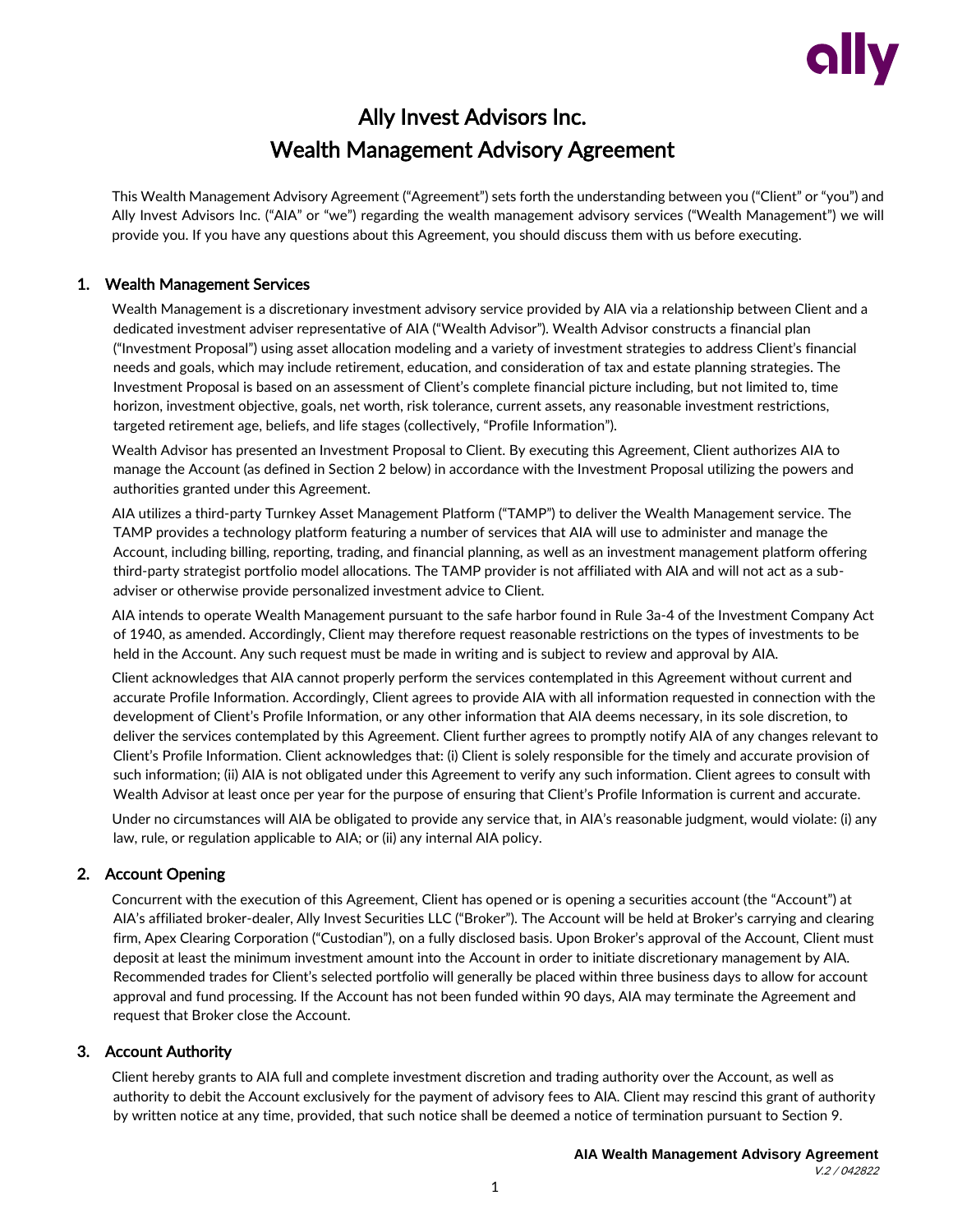

For the avoidance of doubt, AIA's investment discretion and trading authority shall extend to securities deposited in the Account by Client at any time. AIA will liquidate any such securities that it deems, in its sole discretion, to be incompatible with the Investment Proposal, unless specifically instructed by Client to transfer those securities out of the Account or hold them within the Account. Proceeds from the sale of incompatible securities will be invested in accordance with the Investment Proposal. Given the possibility of liquidation, Client should consult a tax professional prior to depositing any securities in the Account. Client is solely responsible for any tax liabilities, fees, or third-party commissions (e.g., surrender fees, contingent deferred sales charges, etc.) triggered by such sales. Neither AIA nor Broker will charge any commission on any such sale.

AIA will allocate a certain percentage of the Account to cash. This cash allocation is intended to ensure sufficient liquidity for payment of fees and expenses (including our advisory fee) and to cover potential price changes when executing transactions. Custodian may place cash balances that are either pending investment or specifically allocated to cash on deposit at one or more banks, including Ally Bank, together with cash balances of other customers of Broker in an unsegregated account. Ally Bank uses such funds on deposit for its general business purposes, thereby deriving financial benefit from them, and pays interest to Custodian. Custodian shares that interest with Broker, which in turn pays a portion of that interest to you. Ally Bank, Broker, and AIA are affiliated entities through their parent company, Ally Financial.

Client is responsible for all decisions concerning the voting of proxies, and AIA will not give any advice or take any action with respect to proxies unless required by applicable law. AIA will not render legal advice or take legal action on Client's behalf with respect to securities that become the subject of legal proceedings, such as bankruptcy proceedings or class actions. Client is solely responsible for: (i) directing the manner in which proxies are voted; and (ii) making all elections relating to mergers, acquisitions, tender offers, bankruptcy proceedings, and all other such events pertaining to Client's securities.

AIA is not responsible for delivering any proxy or other issuer-related materials to Client.

## 4. Trade Execution

Trade aggregation involves the purchase or sale of the same security for several client accounts at approximately the same time during the same trading session. Aggregated orders are typically utilized to obtain better execution, negotiate favorable transaction rates, or to allocate equitably among multiple client accounts if there are differences in prices, brokerage commissions, or other transactional costs that might otherwise be unobtainable through separately placed orders. Orders are routed for execution by Custodian. The bulk executions are reported back to AIA and the positions are allocated to AIA's client accounts at an average price.

We also reserve the right to open an additional trading session if there is a considerable number of client-initiated requests or if extenuating circumstances result in accounts missing a trading window. These orders will be aggregated and will receive an average price that is separate from the regular daily trading session. Furthermore, AIA reserves the right to delay or cancel trading sessions, as online trading has inherent risk due to system response and access times that may vary due to market conditions, system performance, and other factors.

The securities purchased or sold on your behalf or held in the Account may be either whole shares or fractional shares, depending upon the cost of the shares and the dollar amount you contribute to or deposit in the Account. You understand and agree that fractional shares are typically unmarketable and illiquid if held outside of your account and, as a result, fractional shares generally may not be transferrable to another broker-dealer. In the event of a liquidation or transfer of the assets in the Account to another account, you hereby authorize AIA to instruct Custodian to sell fractional shares as necessary and transfer the cash to any subsequent custodian. You also understand and acknowledge that dividends received in connection with assets in the Account will be allocated pro-rata based on the fractional shares you hold and that you will not receive a dividend if the pro-rata amount of such dividend is less than \$0.01.

In the event AIA makes a trading error that has a financial impact on the Account, we will seek to correct the error as soon as possible and in such a manner that Client is not disadvantaged and bears no loss. We will evaluate each situation independently.

# 5. Account Aggregation

AIA offers financial account aggregation services to help AIA and Wealth Advisor construct the Investment Proposal. AIA, acting as your authorized agent, will retrieve certain financial account information, such as your account balances and holdings, from Ally affiliates, and from such other financial institutions that you designate using a third-party aggregation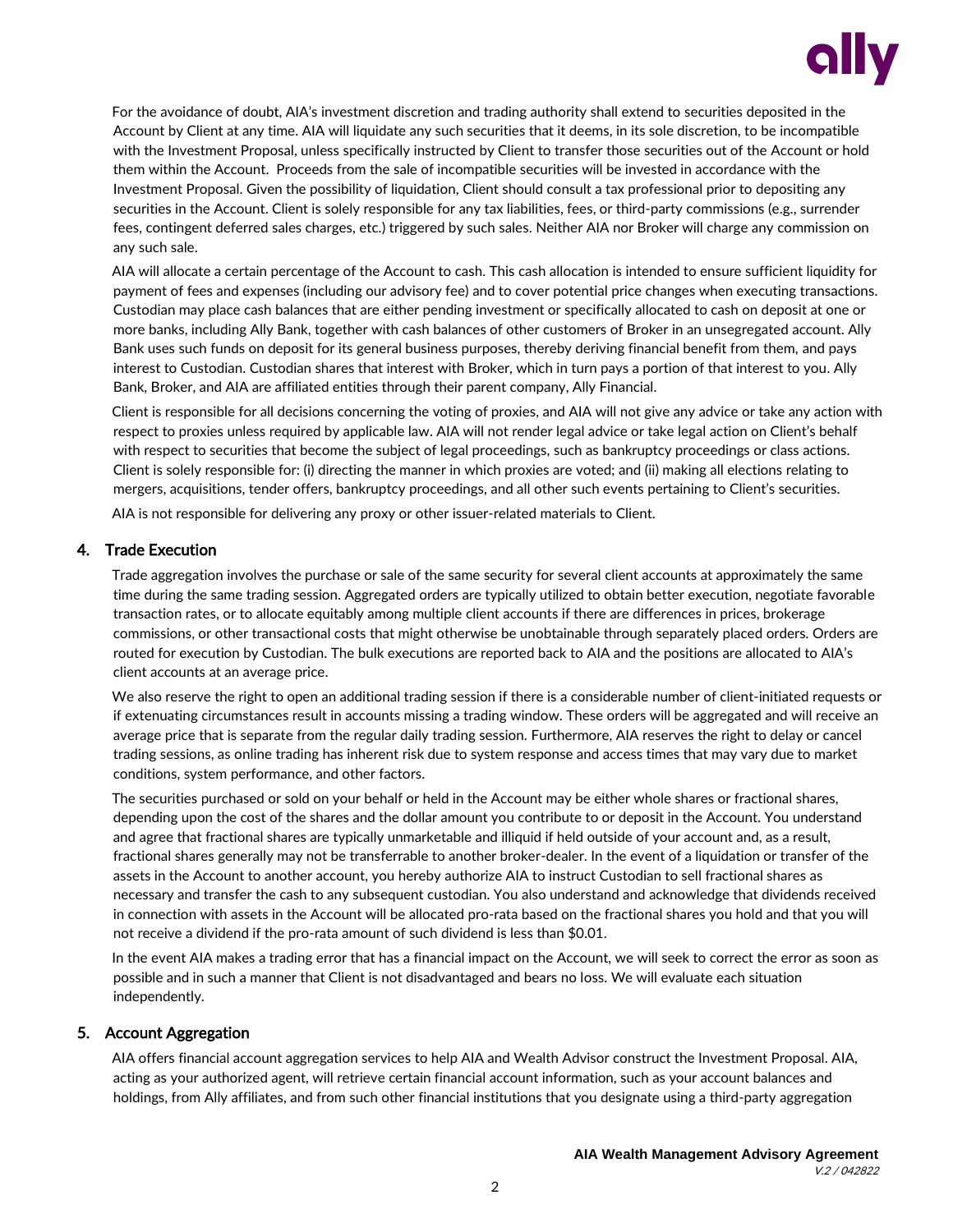

service provider ("Aggregator"). Use of the aggregation service by Client is voluntary. Should Client choose to utilize such service, the following terms and conditions shall apply:

- a. Client represents that Client is a legal owner, or an authorized user, of the accounts included or accessed through the aggregation service, and that Client has the authority to: (i) designate AIA and Aggregator as agent, (ii) use the aggregation service, and (iii) share with AIA and Aggregator the passwords, usernames, and all other information supplied by Client.
- b. Client grants AIA and Aggregator the right to access information at third party sites on Client's behalf. Client authorizes AIA and Aggregator to use such information, including data, passwords, usernames, PINS, personally identifiable information, or other content provided by Client to retrieve data on Client's behalf for purposes of providing the aggregation service. Third-party sites shall be entitled to rely on such authorization. Client understands and agrees that the aggregation service is not sponsored or endorsed by any third-party site. CLIENT ACKNOWLEDGES AND AGREES THAT WHEN AIA OR AGGREGATOR ACCESS AND RETRIEVE INFORMATION FROM A THIRD-PARTY SITE, AIA AND AGGREGATOR ARE ACTING AS CLIENT'S AGENT, AND NOT AS AGENT FOR OR ON BEHALF OF THE THIRD-PARTY SITE.
- c. Client is solely responsible for maintaining the confidentiality of any username, password, or other credential in connection with the aggregation service. Client is responsible for all activities that occur in connection with such access credentials, including use of the aggregation service, all instructions electronically transmitted, or any data or information obtained using such access credentials. Neither AIA nor Aggregator shall be under any duty to inquire as to the authority or propriety of any instructions given via Client's access credentials and shall be entitled to act upon any such instructions, and neither AIA nor Aggregator shall be liable for any loss, cost, expense, or other liability arising out of any such instructions. As an authorized user of the aggregation service, Client accepts full responsibility for the monitoring of Client's accounts at other financial institutions. CLIENT AGREES TO NOTIFY AIA IMMEDIATELY IN THE EVENT OF ANY UNAUTHORIZED ACTIVITY, DISCLOSURE, LOSS, THEFT, OR OTHER UNAUTHORIZED USE OF CLIENT'S ACCESS CREDENTIALS. CLIENT AGREES TO COOPERATE WITH AIA IN ANY INVESTIGATION AND TO TAKE CORRECTIVE MEASURES TO PROTECT CLIENT'S ACCOUNTS FROM FURTHER FRAUDULENT ACTIVITY.
- d. AIA is not responsible for and cannot guarantee the accuracy of account information that AIA receives from the Aggregator. The Aggregator uses links to third-party websites for this process. AIA does not own or control these sites and is not responsible for their products, services, or information. These sites have a different privacy policy, level of security, and terms and conditions.

Client understands and agrees that use of aggregation service is also subject to Aggregator's terms and conditions.

AIA may not be able to foresee or anticipate technical or other difficulties that may result in failure to obtain data from your voluntary use of the aggregation services. Client further understands that AIA will typically refresh the data from the aggregated accounts once per day, but may do so less often for a variety of reasons, including connectivity issues and access restrictions imposed by other parties. Except for AIA's malfeasance or gross negligence, AIA assumes no responsibility for the timeliness, accuracy, deletion, non-delivery, or failure to store any user data, loss of user data, communications, or personalization settings. Client shall confirm the accuracy of aggregated account data through sources independent of AIA.

Wealth Advisor may also provide advice with respect to allocation strategies for assets held at Ally affiliates and at other financial institutions and made known to AIA via Aggregator. AIA does not charge a fee for such advice; fees charged pursuant to Section 8 pertain exclusively to the management of assets in Client's Account(s). Client is solely responsible for implementing any such advice, as AIA will not accept discretionary authority over any assets held outside of an Account.

# 6. Custody of Assets

Custodian will be the exclusive provider of custody services for all Account assets and AIA will not at any time take possession or maintain custody of such assets. Custodian will provide Client with trade confirmations and account statements regarding the Account. Client should review account trade confirmations and statements promptly upon receipt.

#### 7. Prospectuses

All investments in ETFs are subject to the terms of the relevant prospectus, including associated fees, if any. An electronic notice will be sent to you via the email address you have provided when prospectuses are available for your review. You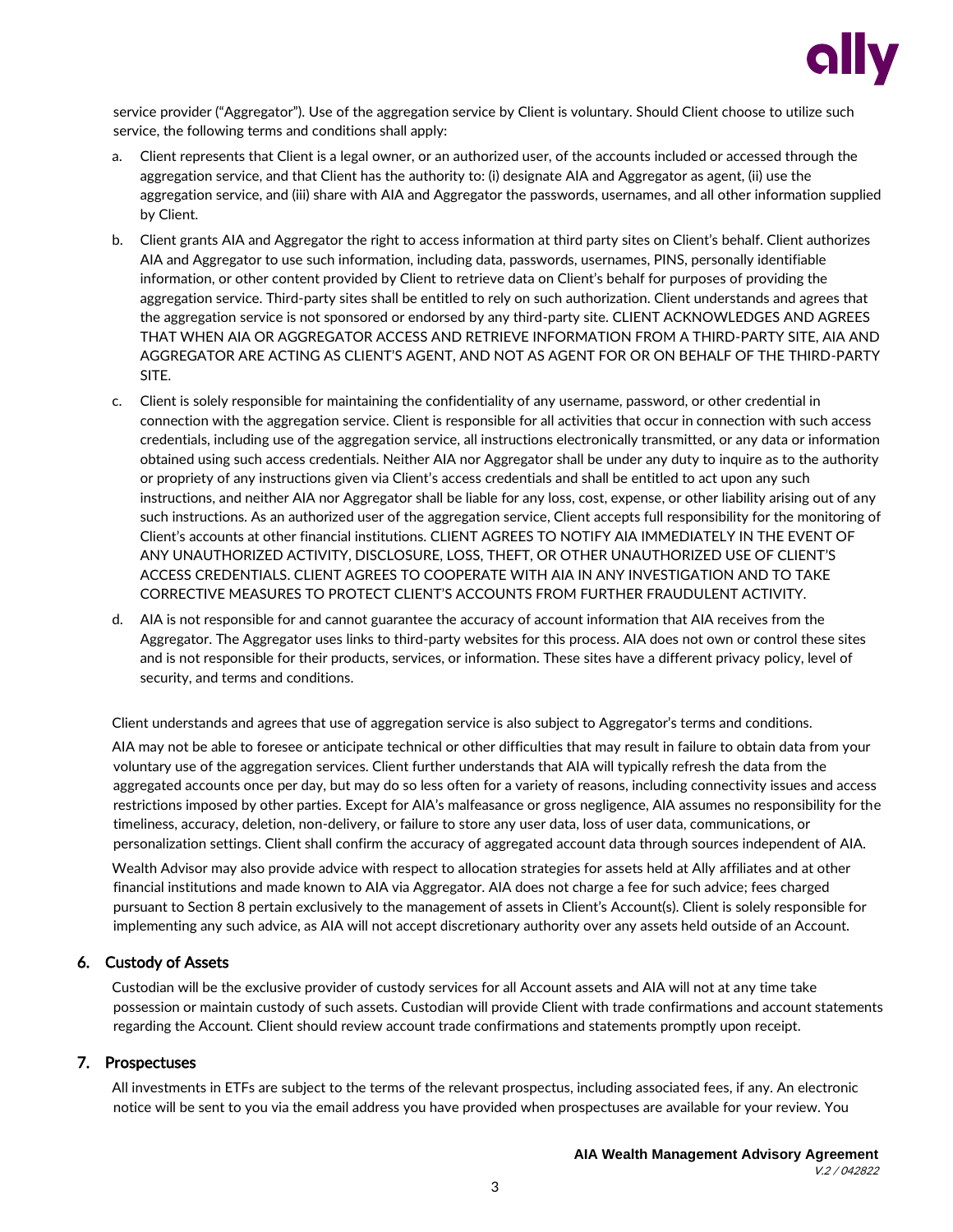

acknowledge that it is your responsibility to read all prospectuses upon receipt of such notice and to notify us immediately of any terms of the prospectuses that are not acceptable to you.

#### 8. Fees

#### a. Account Minimum and Calculation of Advisory Fee

The minimum initial household relationship is \$100,000, consisting of one or more individual accounts each having at least a \$1,000 initial minimum. AIA charges a tiered advisory fee based on the following table:

| Tier | <b>Assets Under Management</b>      | <b>Annualized Fee Rate</b> |
|------|-------------------------------------|----------------------------|
|      | First \$250,000                     | 0.85%                      |
|      | Next \$750,000, up to \$1,000,000   | 0.80%                      |
|      | Additional assets above \$1,000,000 | 0.75%                      |

Advisory fees are calculated on a daily basis in the following manner:

- 1. The closing balance of each applicable account is added together to determine the relevant amount of assets under management ("AUM").
- 2. Up to \$250,000 of AUM is multiplied by the Tier 1 daily Fee Rate (i.e., 0.85% divided by 365) to obtain the Tier 1 Daily Fee.
- 3. The amount, if any, of AUM above \$250,000 but less than or equal to \$1,000,000 is multiplied by the Tier 2 daily Fee Rate (i.e., 0.80% divided by 365) to obtain the Tier 2 Daily Fee.
- 4. The amount, if any, of AUM above \$1,000,000 is multiplied by the Tier 3 daily Fee Rate (i.e., 0.75% divided by 365) to obtain the Tier 3 Daily Fee.
- 5. The Tier 1 Daily Fee, Tier 2 Daily fee (if any), and Tier 3 Daily Fee (if any) are added together to obtain the advisory fee for the day.

Multiple accounts attributable to Client's household will be aggregated for purposes of calculating AUM to provide Client with the maximum benefit of the lower Fee Rates associated with Tiers 2 and 3, provided, that should account restrictions requested by Client be substantially different as to any two or more accounts such that they require different investment approaches or operational requirements, AIA is entitled to calculate AUM and fees on a peraccount basis. A household consists of Client and any other person whose primary residence is the same as Client, including any child of Client or such other person who temporarily resides at a different address for educational reasons (e.g., a college dorm).

In the absence of a reportable market value for any asset in a Client account, AIA may seek a third-party opinion from a recognized industry source (e.g., a public accounting firm).

b. Payment of Fees

Fees are billed monthly in arrears and withdrawn from the Account within the first ten days of the month. AIA does not accept cash, money orders, or similar forms of payment for its engagements, nor do we allow for direct billing. Client's first billing cycle will commence upon initial investment of assets following execution of this Agreement. All fees deducted will be noted on account statements delivered by Custodian.

By signing this Agreement, as well as the Broker or Custodian account opening documents, Client authorizes the withdrawal of advisory fees from the Account. The withdrawal of such fees will be accomplished by Broker, not by AIA, and Broker will remit AIA's advisory fees directly to AIA. If there is insufficient cash in the Account to cover any fee or debit balance due, we will select and liquidate securities held in the Account in an amount sufficient to cover payment of such fees or debit balance. As with any other transaction in the Account, you are responsible for any tax liabilities resulting from such liquidations. If Client has multiple Accounts attributable to Client's household, Client may authorize and provide instructions for fees to be withdrawn from any such Account (the "Billing Account"). If the Billing Account is closed for any reason and Client continues to maintain one or more other Wealth Management Accounts, fees will default to being withdrawn from each remaining applicable Account.

c. Other Fees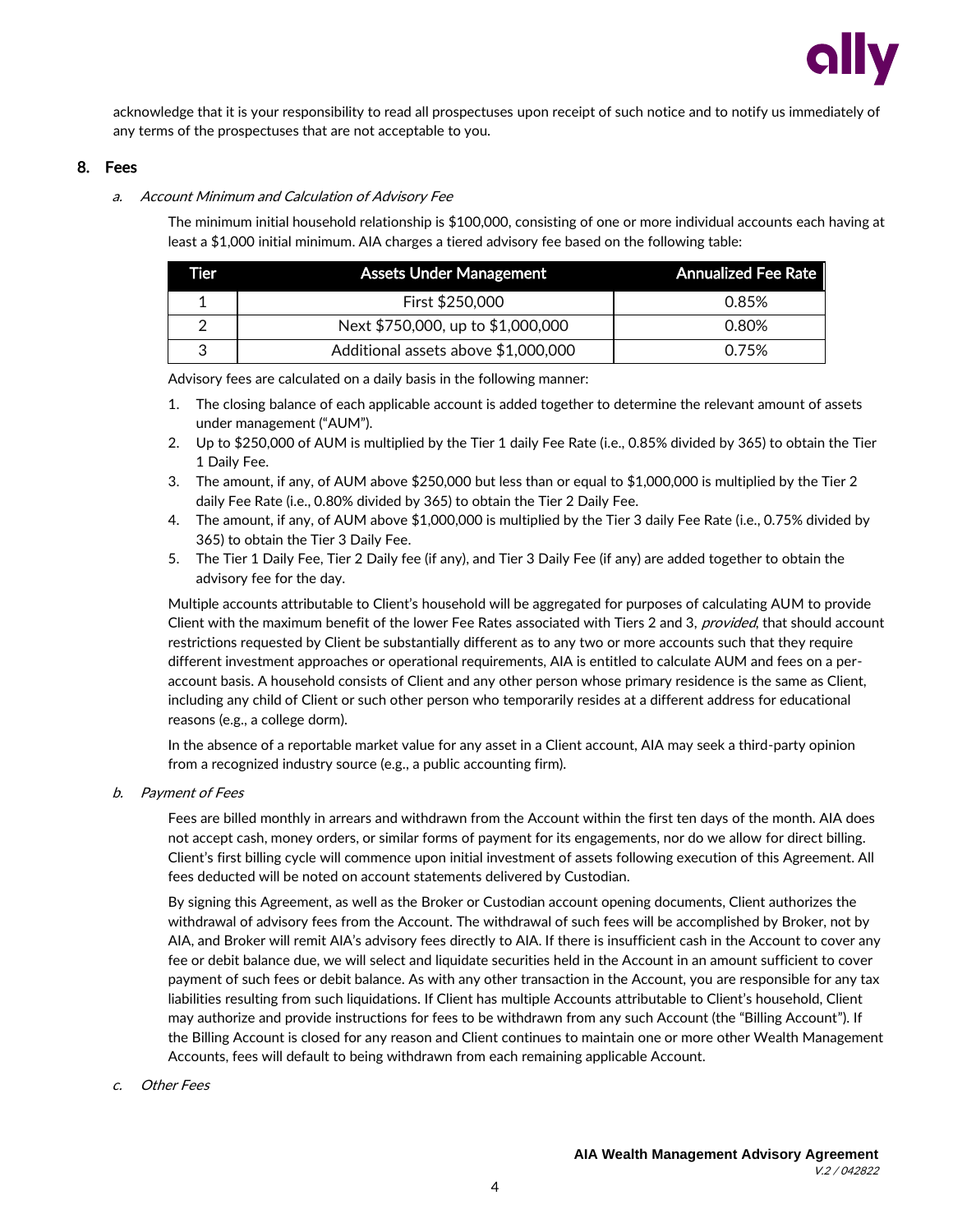

Any fees assessed by Broker or Custodian, including individual retirement account fees, qualified retirement plan fees, and account termination fees, will be borne by Client in accordance with the current fee schedule of Broker or Custodian, as applicable. A list of such fees is available at Broker's website or by contacting Broker.

If utilizing an SMA, Client will be charged an SMA fee separate from the advisory fee by the SMA provider.

d. Fee Adjustments

The Fee Rates listed in Section 8(a) will remain in effect unless AIA provides Client with written notice of a change, in which case any new Fee Rate will take effect 15 calendar days after sending such notice. To avoid being charged any such new Fee Rate, Client must provide AIA with written notification of termination in accordance with Section 9 within the 15-day period referenced above.

Fees are generally not negotiable. However, AIA may negotiate, reduce, or waive its fees with respect to any client in its sole discretion. In the event of any such fee adjustment, AIA will not be obligated to provide notice or corresponding fee adjustment to Client.

e. Performance-Based Fees Inapplicable

AIA will not at any time be compensated on the basis of a share of capital gains upon or capital appreciation of the funds or any portion of the funds of Client.

# 9. Termination of Services

Either party may terminate this Agreement at any time by sending a written termination notice to the other party. Within three business days of an effective termination notice by either party, AIA will stop charging advisory fees, liquidate all Account positions, and cease providing to Client all services contemplated by this Agreement, provided, that such period may be subject to a reasonable period of delay for any clarifying communications needed to give effect to the terminating party's instructions. AIA will inform Broker that the relationship between AIA and Client has been terminated, and Broker will close Client's Account.

If at any time AIA receives or develops information indicating that Client no longer resides in the United States, Broker may restrict, or AIA may request that Broker restrict, the Account. Client may provide, or be asked by AIA to provide, documentation in support of a claim of continued permanent residency in the United States for the purpose of lifting such restriction. However, if the restriction is not resolved within 60 days, AIA may liquidate all Account positions, terminate this Agreement, and notify Broker.

#### 10. AIA Representations

AIA warrants, represents, and agrees to each of the following:

- a. AIA is registered with the U.S. Securities and Exchange Commission as an investment adviser under the Investment Advisers Act of 1940, as amended (the "Advisers Act"). AIA is also in compliance with the notice-filing requirements of each jurisdiction in which it conducts investment advisory business.
- b. AIA will provide investment advisory services in a manner consistent with its fiduciary duties and the provisions of all applicable laws, including the Advisers Act

# 11. Client Representations

Client warrants, represents, and agrees to each of the following:

- a. If Client is a natural person, Client is a legal permanent resident of, and resides full-time in, the United States and has the capacity to enter into and perform this Agreement, provided, that Client may reside outside the United States if Client is active military stationed abroad.
- b. If Client is not a natural person, Client certifies that: (i) it is validly organized under the laws of an applicable jurisdiction within the United States; and (ii) the person signing this Agreement has full and complete authority to execute this Agreement on behalf of Client.
- c. The terms of this Agreement do not violate any obligations of Client, whether arising by contract, operation of law, or otherwise.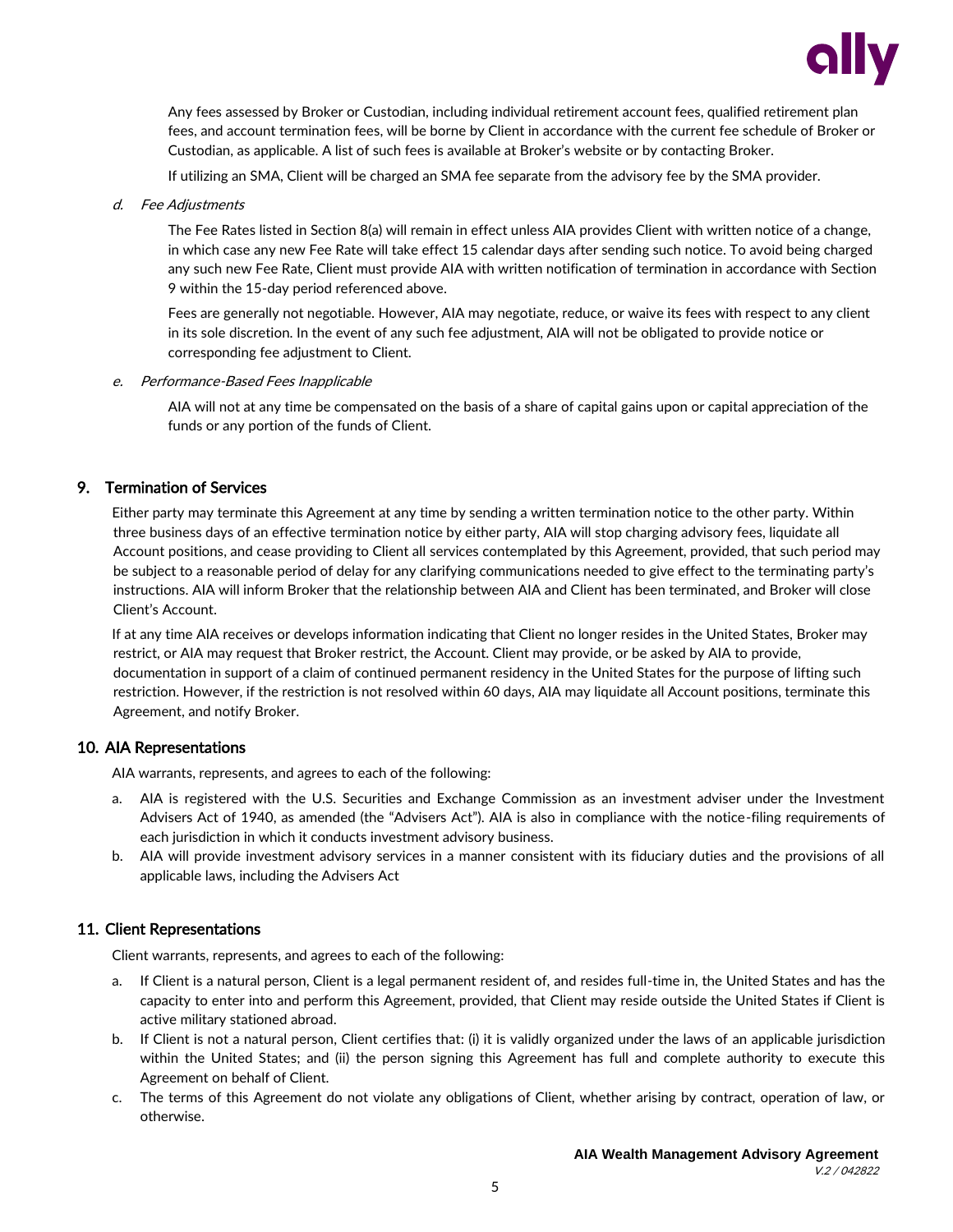

- d. Client owns all property deposited at any time in the Account free and clear of any lien or encumbrance and no restriction exists as to any disposition of such property.
- e. Client agrees to keep a current, functional email address and will notify AIA immediately if an email address or any other contact information changes.
- f. Client has received AIA's Form ADV Part 2A Wrap Fee Brochure, which describes the roles and capacities of AIA and its representatives and discloses any material conflicts that may exist. Client acknowledges that: AIA (i) performs services for other clients; (ii) may make recommendations to other clients that differ from recommendations made to Client; and (iii) is not obligated to recommend to Client for purchase or sale any security or other asset recommended to any other client.
- g. Client has received Client's Wealth Advisor's Form ADV Part 2B.
- h. Client has received AIA's Form ADV Part 3 (Customer Relationship Summary).
- i. Client has received the Ally Privacy Notice.
- j. Client has received and consented to the Ally Invest Consent to Receive Information Electronically and Use Electronic Signatures.

#### 12. Confidentiality of Information

AIA agrees to keep Client's financial and personally identifiable information confidential and will not disclose such information except as permitted by Ally's Privacy Notice, which may be found at https://www.ally.com/privacy/.

#### 13. Multiple Clients

If Client consists of more than one person (each, a "Client Party"), each Client Party authorizes AIA to accept the direction of any Client Party and such direction will be deemed as given by all Client Parties. The types of accounts that may include more than one Client Party include, without limitation, joint accounts and trust accounts. If AIA receives conflicting directions from two or more Client Parties or becomes aware of a dispute or conflict of interest between the Client Parties (including, without limitation, separation or divorce proceedings), AIA may, in its sole discretion, refrain from acting on directions from any Client Party until all Client Parties consent in writing to the same directions.

#### 14. Death, Disability or Divorce

Client agrees that, upon the death or disability of Client or any Client Party, divorce of married Client Parties, or other event that causes a change in ownership or capacity with respect to the Account, the remaining Client Parties, executor, guardian, attorney-in-fact, or other legally authorized representative, as applicable, will immediately give AIA written notice of such change. AIA is entitled to act on the directions of a former or incapacitated Client Party until it receives such written notice, provided, that following such receipt, AIA may require additional supporting documents before giving effect to such written notice. Notwithstanding the foregoing, AIA reserves the right to retain any securities or restrict transactions in the Account as it deems advisable in its sole discretion.

Client agrees that each former Client Party and the estate of any deceased or incapacitated Client Party will remain jointly and severally liable for any losses in the Account arising out of or relating to transactions initiated before AIA received and gave effect to a written notice of a change in account ownership or status.

#### 15. Disputes

If a dispute arises between Client and AIA that cannot be settled through direct negotiations, the parties agree to submit to mediation. If the mediation is unsuccessful, and to the extent not inconsistent with applicable law, the parties agree to submit to arbitration before JAMS, Inc. in Charlotte, North Carolina. The fees and expenses of such arbitration shall be borne equally by the parties. The arbitration shall be governed and administered pursuant to the JAMS Comprehensive Arbitration Rules & Procedures and in accordance with the Expedited Procedures in those Rules then in effect (as posed on the JAMS website, https://jamsadr.com). Judgment upon the arbitration award may be entered in any court of competent jurisdiction. Each party shall be responsible for the cost of its own legal representation at any mediation or arbitration proceeding. A mediation or arbitration hearing site will not be chosen if traveling to that site would cause undue hardship or expense to Client.

Client acknowledges and agrees that Client has had a reasonable opportunity to review and consider this arbitration provision prior to executing this Agreement.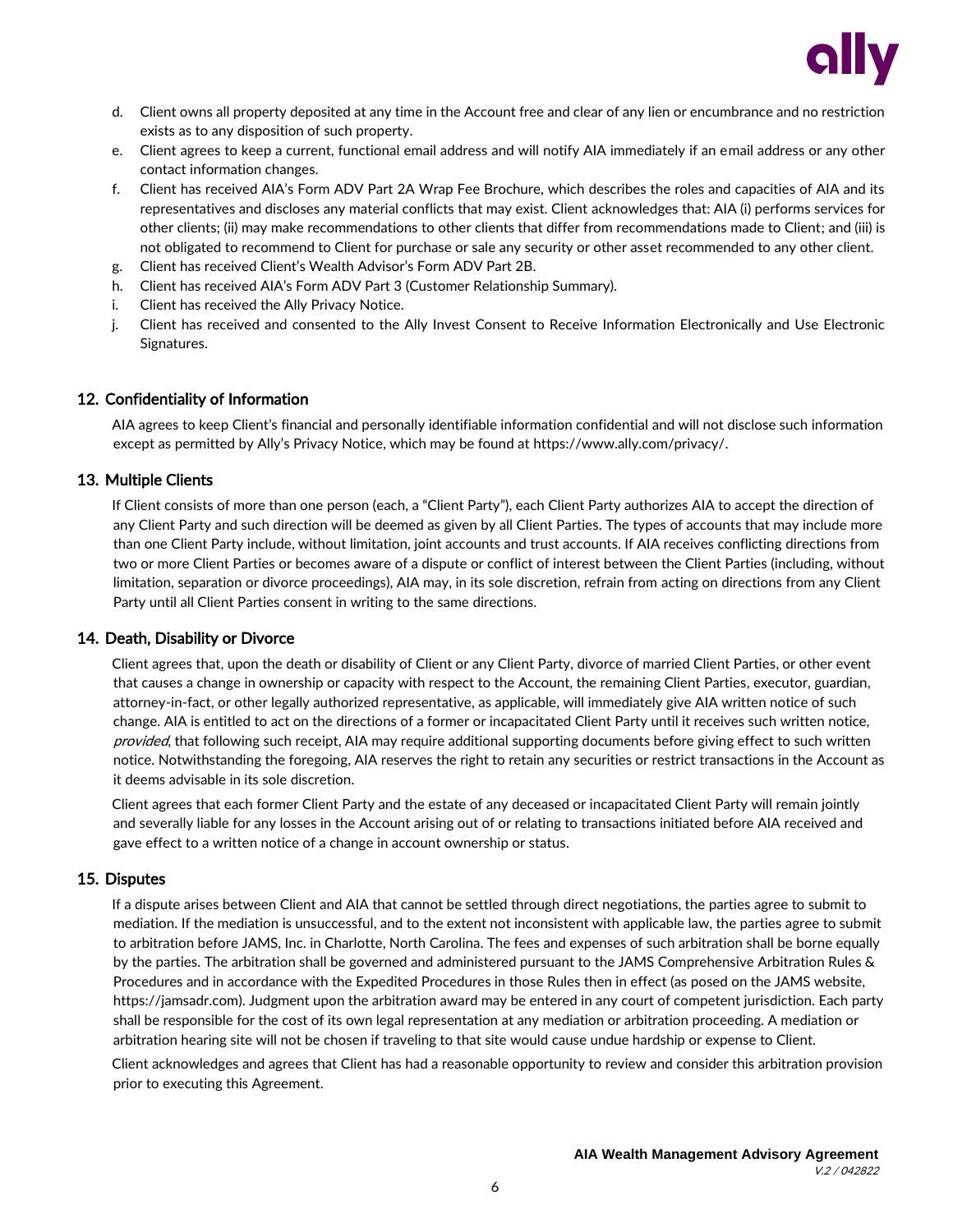

# 16. Limitation of Liability

Client understands and agrees with the following:

- a. AIA obtains information from a wide variety of publicly available sources and does not guarantee the accuracy of any such information or the success of any advice predicated thereon.
- b. AIA does not and will not practice law or offer tax or accounting services to Client. None of the fees paid under this Agreement relate to such services and Client must obtain such advice from a third party if desired. Any tax information provided by AIA or Wealth Advisor is not a substitute for the advice of a qualified tax professional. Any communications to Client about rollovers, including any comparisons of AIA's services to services available elsewhere, are intended to provide Client with general information that may be useful to Client's own investment decisions. Such general information does not address the details of Client's personal situation and is not intended to be an individualized recommendation that Client take any particular action.
- c. AIA is not responsible for the supervision or monitoring of, or any losses with respect to, any assets not subject to discretionary management by AIA pursuant to Section 3.
- d. Neither AIA nor its officers, directors, employees, or affiliates (each, an "AIA Party") will be liable for any loss incurred as a result of the services provided to Client by Broker or Custodian via Client's instructions.
- e. No AIA Party will be liable for any loss incurred in the Account unless such loss results from such AIA Party's negligence or misconduct.

Notwithstanding the foregoing, nothing contained in this Section 16 or elsewhere in this Agreement shall constitute a waiver by Client of any rights under applicable federal or state securities laws including, without limitation, the Advisers Act.

## 17. Tax Loss Harvesting

Client may enroll in the optional tax loss harvesting service, which will seek to minimize Client's tax liability based solely on the information available in Client's Accounts. AIA will attempt to identify positions suitable for liquidation in that regard, balancing high capital gains against lower capital gains or losses, such that sales are made in a tax-efficient manner. Although AIA takes Client's personal tax situation into account as part of the tax loss harvesting service, AIA does not provide tax advice. Client should consult with a tax professional to determine whether tax loss harvesting is appropriate for Client.

AIA makes no guarantees regarding the frequency or timing of tax loss harvesting transactions. Opting into the tax lost harvesting service does not obligate AIA to harvest any particular loss at any particular time.

Client is solely responsible for monitoring accounts outside of AIA to ensure that transactions in the same security or a substantially similar security do not result in a wash sale.

#### 18. Binding Effect, Successors and Assigns, Assignment and Ownership Changes

This Agreement shall be binding upon and inure to the benefit of the parties' heirs, executors, successors, administrators, conservators, personal representatives, successors in interest, successors in trust, and permitted assignees.

This Agreement may not be assigned by either party without the written consent of the other party, provided, that AIA may assign the Agreement to a successor investment adviser in accordance with the requirements of the Advisers Act. Client acknowledges that transactions that do not result in a change of actual control or management of AIA shall not be considered an assignment pursuant to Rule 202(a)(1)-1 under the Advisers Act or any applicable state law.

#### 19. Entire Agreement

This Agreement constitutes the final, complete, and entire agreement between the parties and supersedes all prior and contemporaneous understandings or agreements of the parties and is binding on, and inures to the benefit of, their respective heirs, representatives, successors, and assigns.

Client acknowledges and agrees that AIA may modify this Agreement from time to time and Client agrees to consult the AIA website for the most up-to-date Agreement. In consideration for AIA providing the advisory services contemplated herein, Client agrees to accept any such modifications to this Agreement made by AIA.

#### 20. Captions and Headings

The captions and headings in this Agreement are only for convenience and shall not be used in construing or interpreting this Agreement.